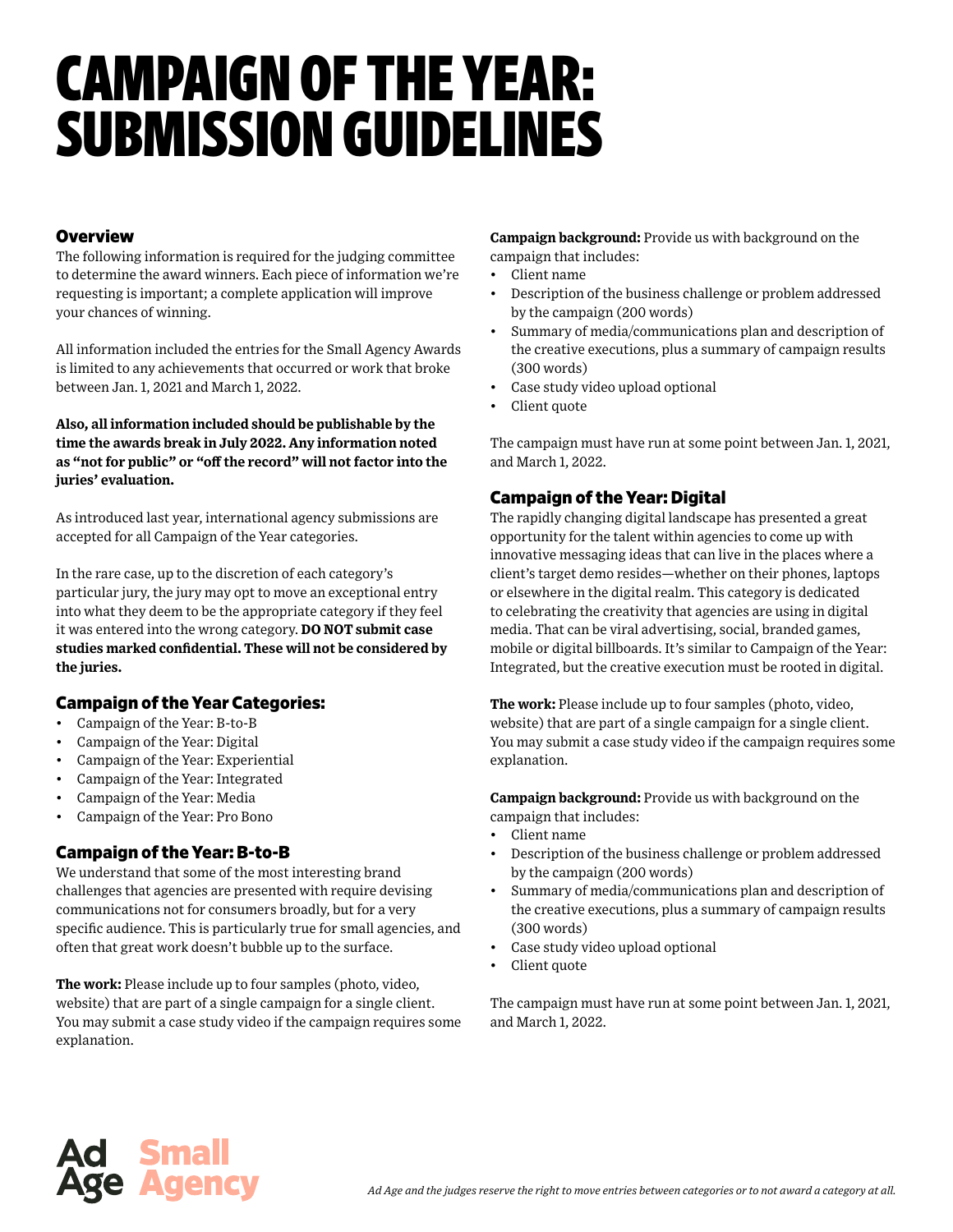#### Campaign of the Year: Experiential

In today's ever-changing marketing landscape, brands need to think outside the digital box to uncover new avenues to engage consumers in real, authentic ways. We're seeking to uncover ambitious experiential campaigns that delivered tangible results for clients, whether they be trade show displays, in-market activations or other means of giving potential buyers hands-on experience with the brand.

**The work:** Please include up to four samples (photo, video, website) that are part of a single campaign for a single client. You may submit a case study video if the campaign requires some explanation.

**Campaign background:** Provide us with background on the campaign that includes:

- Client name
- Description of the business challenge or problem addressed by the campaign (200 words)
- Summary of media/communications plan and description of the creative executions, plus a summary of campaign results (300 words)
- Case study video upload optional
- Client quote

The campaign must have run at some point between Jan. 1, 2021, and March 1, 2022.

## Campaign of the Year: Integrated

**The work:** Please include up to four samples (photo, video, website) that are part of a single campaign for a single client. You may submit a case study video if the campaign requires some explanation. For campaign background, provide us with background on the campaign that includes:

- Client name
- Description of the business challenge or problem addressed by the campaign (200 words)
- Summary of media/communications plan and description of the creative executions, plus a summary of campaign results (300 words)
- Case study video upload optional
- Client quote

**The results are key in this category.** We want to know that this campaign—which must be an integrated effort—actually worked, resonating with the target market and carrying out your promise to your client. These results can include basic ad metrics like awareness or recall, but you will get further if you also include business results such as sales or market share.

The campaign must have run at some point between Jan. 1, 2021, and March 1, 2022. Feel free to also include budget, timetable or other information that helps the judges better understand the problem and solution. Again, you can submit a video with all this information, but please ensure it's clearly presented.

## Campaign of the Year: Media

In today's marketing world, the creative idea is only half of the equation, and more and more often the media is driving the message. This category seeks to recognize fresh media campaigns that are creatively using media to shape campaigns from their inception. Successful candidates in this category will demonstrate both a media-forward mindset and solid brandbuilding results beyond impressions.

**The work:** Please include up to four samples (photo, video, website) that are part of a single campaign for a single client. You may submit a case study video if the campaign requires some explanation. For campaign background, provide us with background on the campaign that includes:

- Client name
- Description of the business challenge or problem addressed by the campaign (200 words)
- Summary of media/communications plan and description of the creative executions, plus a summary of campaign results (300 words)
- Case study video upload optional
- Client quote

The campaign must have run at some point between Jan. 1, 2021, and March 1, 2022.